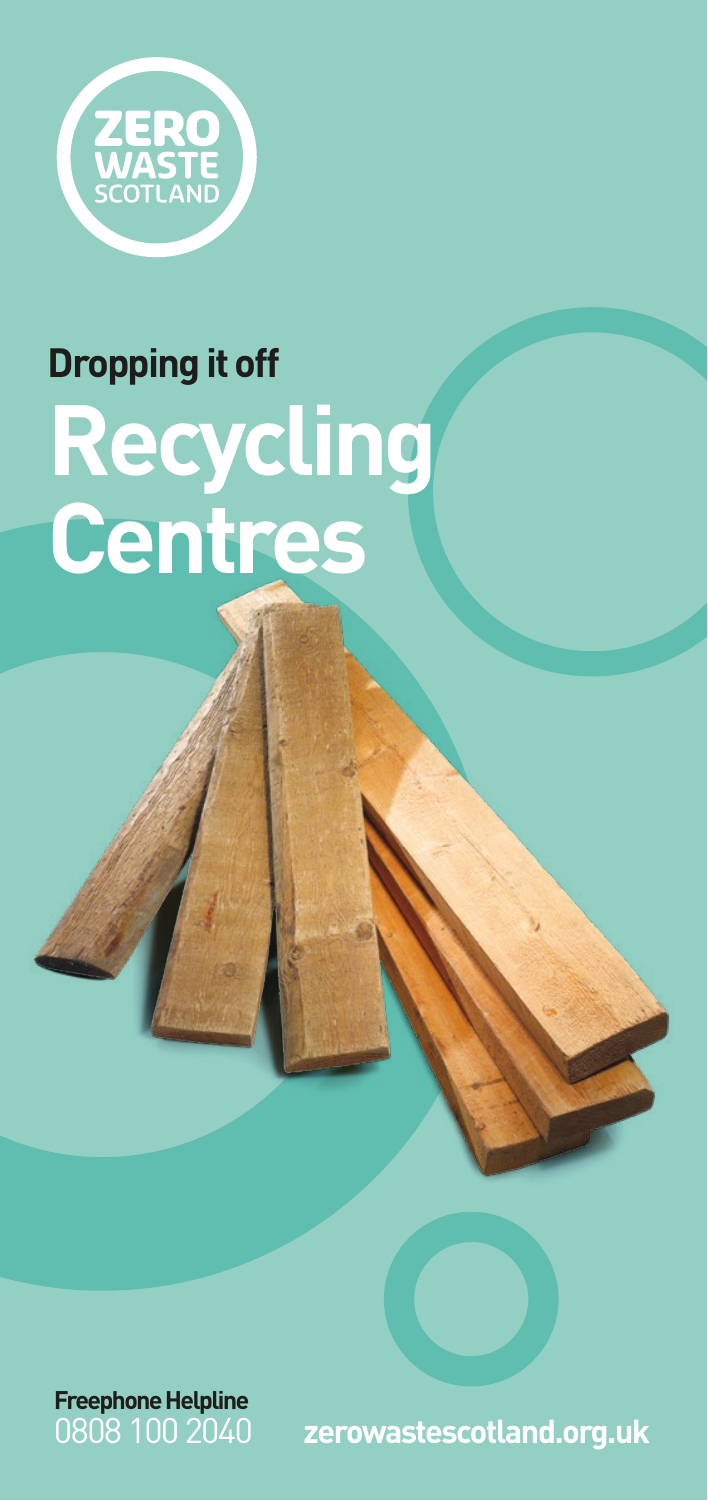# **Overview**

Councils provide places for their residents to dropoff non-recyclable waste (general waste) free of charge. These facilities are sometimes called "the tip" or "civic amenity sites". Nowadays, they also accept a wide range of different materials for recycling and are now known as recycling centres, household waste recycling centres or HWRCs. Depending on their size and the range of materials accepted, they achieve recycling rates of around 70%. They provide a range of containers, each collecting specific items. Some of the most common are: paper, glass bottles, cans, plastic bottles, cardboard, scrap metal, rubble, engine oil and garden waste. Many also accept: electrical equipment, textiles, white goods (fridges and freezers), batteries, car tyres, wood, paint, household chemicals and items for re-use (e.g. furniture).

# **What goes in?**

**Materials for recycling** from householders – specific materials vary from site to site.

**Materials for re-use** from householders – where containers for re-usable items are provided.

**Non-recyclable waste (general waste)** – from householders.

Some recycling centres also take in material from businesses through a permit system.

For details of what materials are accepted at recycling centres in your area, please contact your local Council or visit: **www.recycleforscotland.com**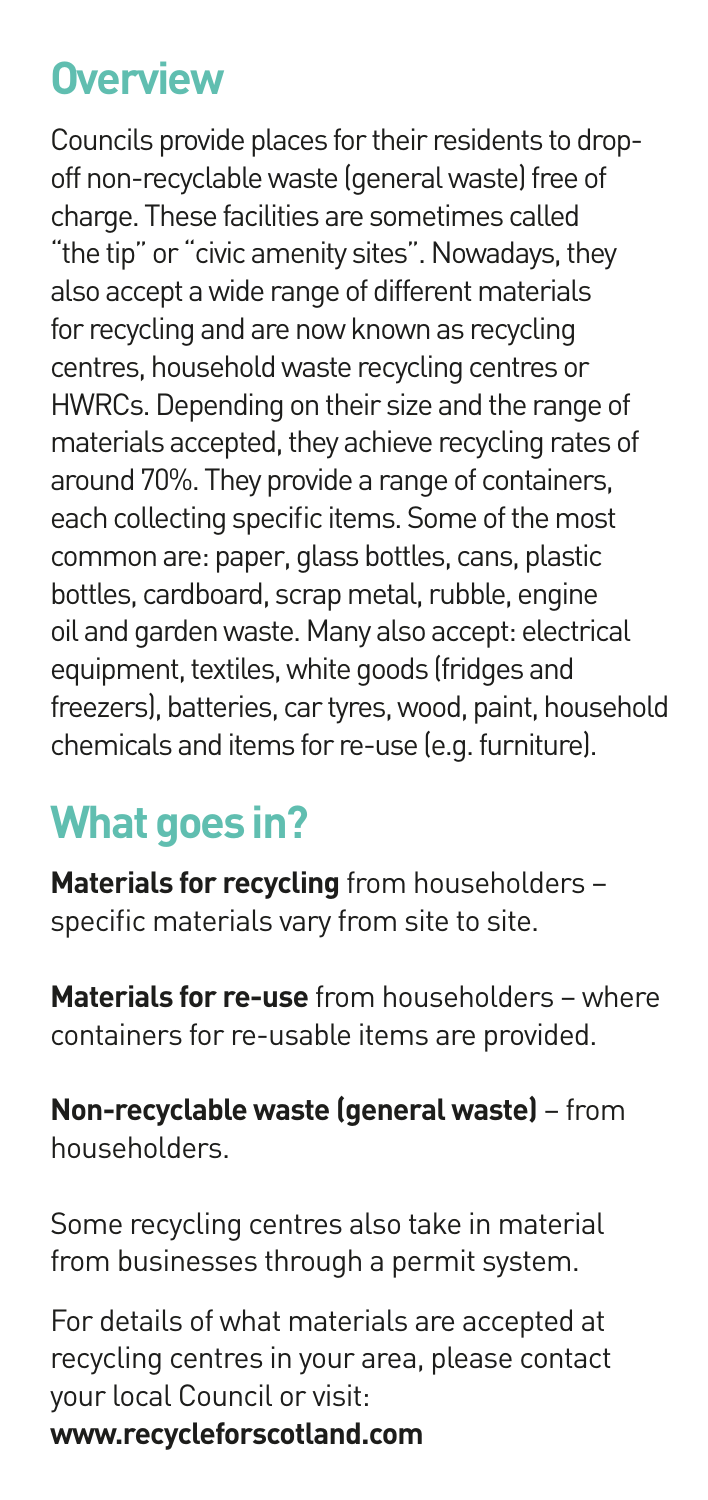# **What happens?**



Householders arrive on-site with their materials.

Signs and staff help to direct them to the right containers.

> Householders put their materials into the correct containers.

Some types of materials can be compacted on-site.



Containers are emptied or replaced and the materials are taken for processing or treatment.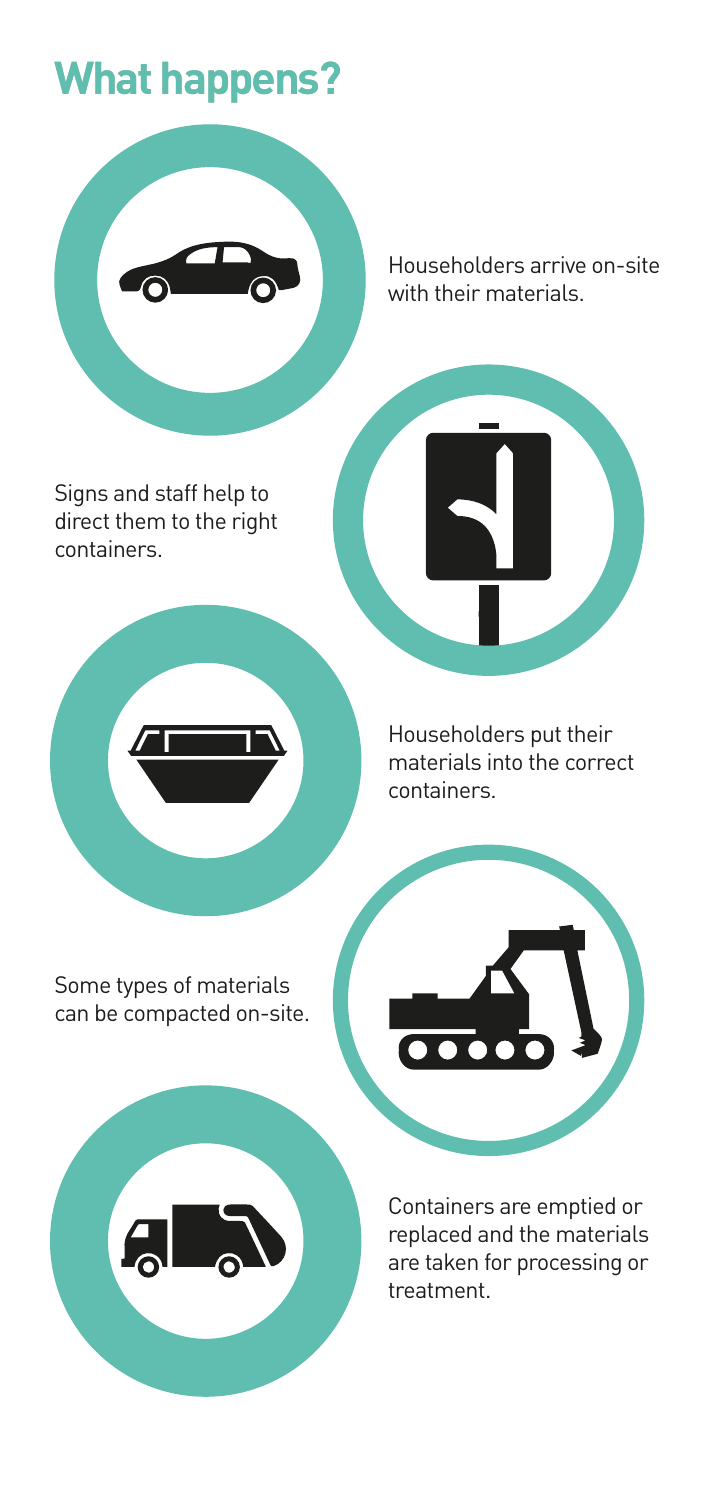# **What comes out?**



**Materials for re-use (where collected):** Usually collected by a charitable organisation to provide to those in need or to sell in order to raise funds.

#### **Materials for recycling:**

A range of different, segregated materials (depending on what is collected at the specific site). These are sent for reprocessing where they will be turned into new products. Garden waste will be sent for composting and turned into a soil conditioner.





#### **Materials for treatment/**

**disposal:** Non-recyclable waste (general waste) will either be sent to energy from waste (thermal treatment) or landfill. Hazardous materials (where collected) will be handled appropriately and sent to appropriate treatment or disposal facilities.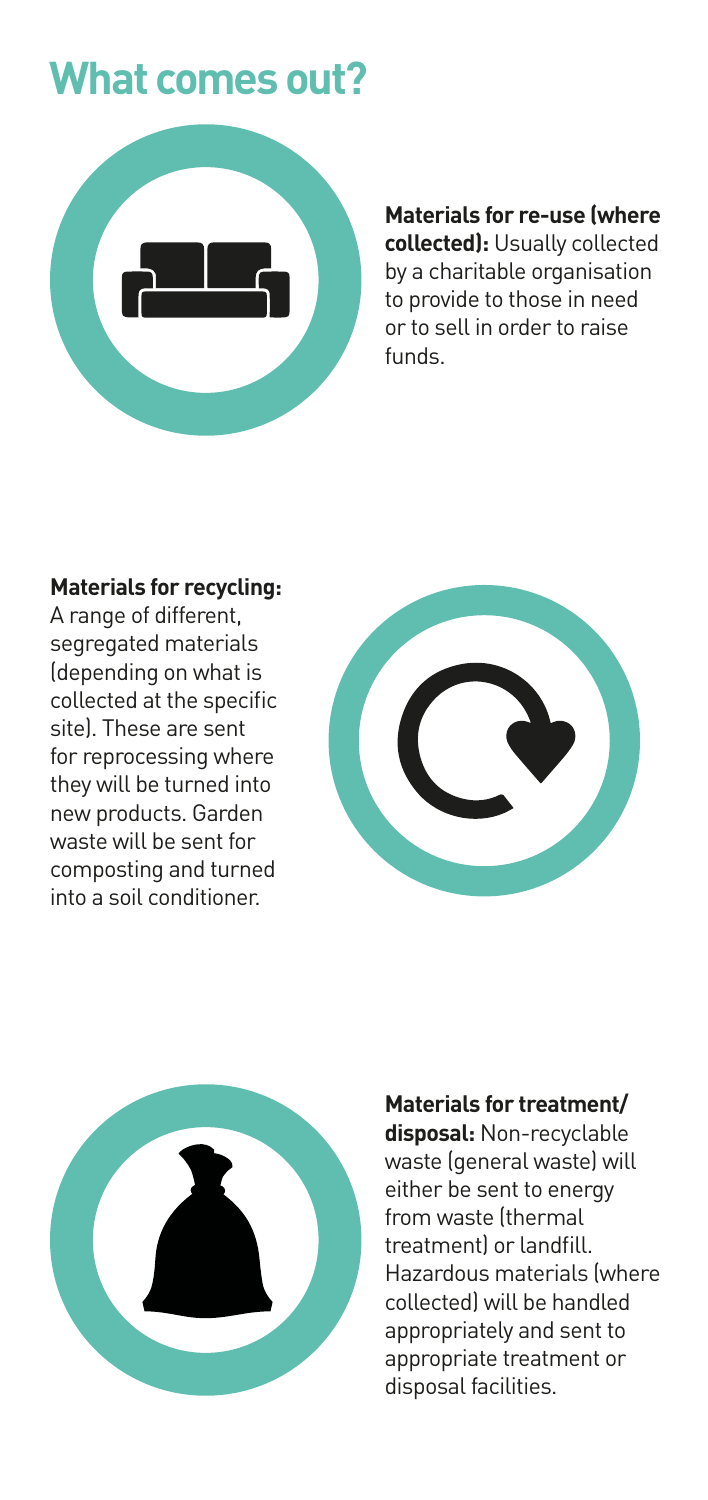# **Glossary**

### **Garden waste**

Organic or naturally occurring, waste vegetation materials from gardens such as leaves, grass clippings, twigs, etc.

# **Hazardous material**

Some materials are designated as hazardous or special waste because of their properties (e.g. poisonous, harmful to the environment, etc.). Not all facilities can accept hazardous materials/ special waste. For more information, please see SEPA's website.

# **Non-recyclable waste (general waste)**

Often known as black bag waste or mixed waste, it is a mixture of discarded materials (rubbish) collected within the same bag or container and which is not recycled.

# **Processing**

These facilities deal with input materials in some way, for example by separating mixed recyclables, or separating an item into its metal and plastic components.

# **Reprocessing**

The process of turning material which has been collected for recycling into new products.

### **Treatment**

A type of process which reduces the quantity of input material either by using heat (thermal treatment) or a biological process. They also produce heat, electricity, fertilisers or other outputs.